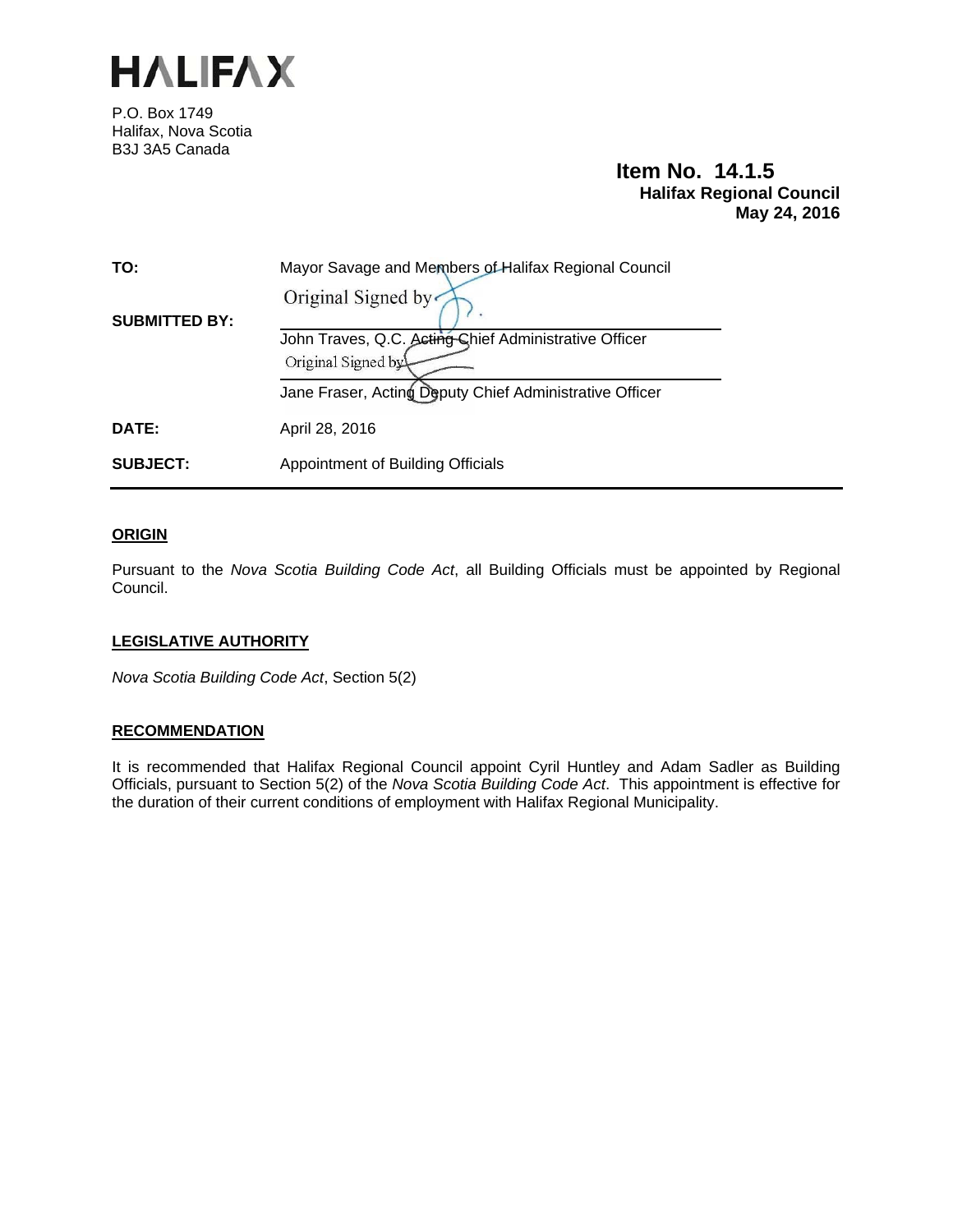## **BACKGROUND**

Building Officials are required to administer and enforce provisions of the *Nova Scotia Building Code Act* and Regulations on behalf of HRM. These staff members were successfully promoted to the position of Building Official, as a result of a recent competition. These individuals gained their certification and experience from working as Assistant Building Officials for the past 2.5 years. The Provincial *Building Code Act* requires that Building Officials be appointed by Regional Council.

## **DISCUSSION**

Building Officials are primarily responsible for the delivery of three programs: Construction Approvals, Maintenance of Residential Occupancies and Rooming House Licensing. Building Officials ensure consistent interpretation and application of the various by-laws, administrative orders and regulations to buildings and development in co-ordination with other HRM staff in the development approvals process.

#### **FINANCIAL IMPLICATIONS**

There are no budget implications. These positions are currently funded.

#### **RISK CONSIDERATION**

The risks associated with the assigned duties of this position are substantial. Building Officials appointed by Council are designated authority having jurisdiction in regard to compliance matters of public health, safety, fire and structural sufficiency as it relates to the construction of buildings on behalf of the Municipality. Officials in this category of position have a scope of duties applied to all new construction and renovation of all buildings less than 3 stories in height.

To mitigate this risk Building Officials require 2 years post-secondary education and completion of a licensing program to obtain qualification from the Nova Scotia Training & Certification Board (NSTCB). The training program condoned by the NSTCB includes 11 modules required to be completed prior to submitting an application for qualification within a 2.5 year mentorship program. The candidates recommended for appointment have successfully completed this program.

#### **COMMUNITY ENGAGEMENT**

Not applicable.

#### **ENVIRONMENTAL IMPLICATIONS**

None identified.

#### **ALTERNATIVES**

There are no alternatives as this is a requirement of the Provincial *Building Code Act*.

# **ATTACHMENTS**

None.